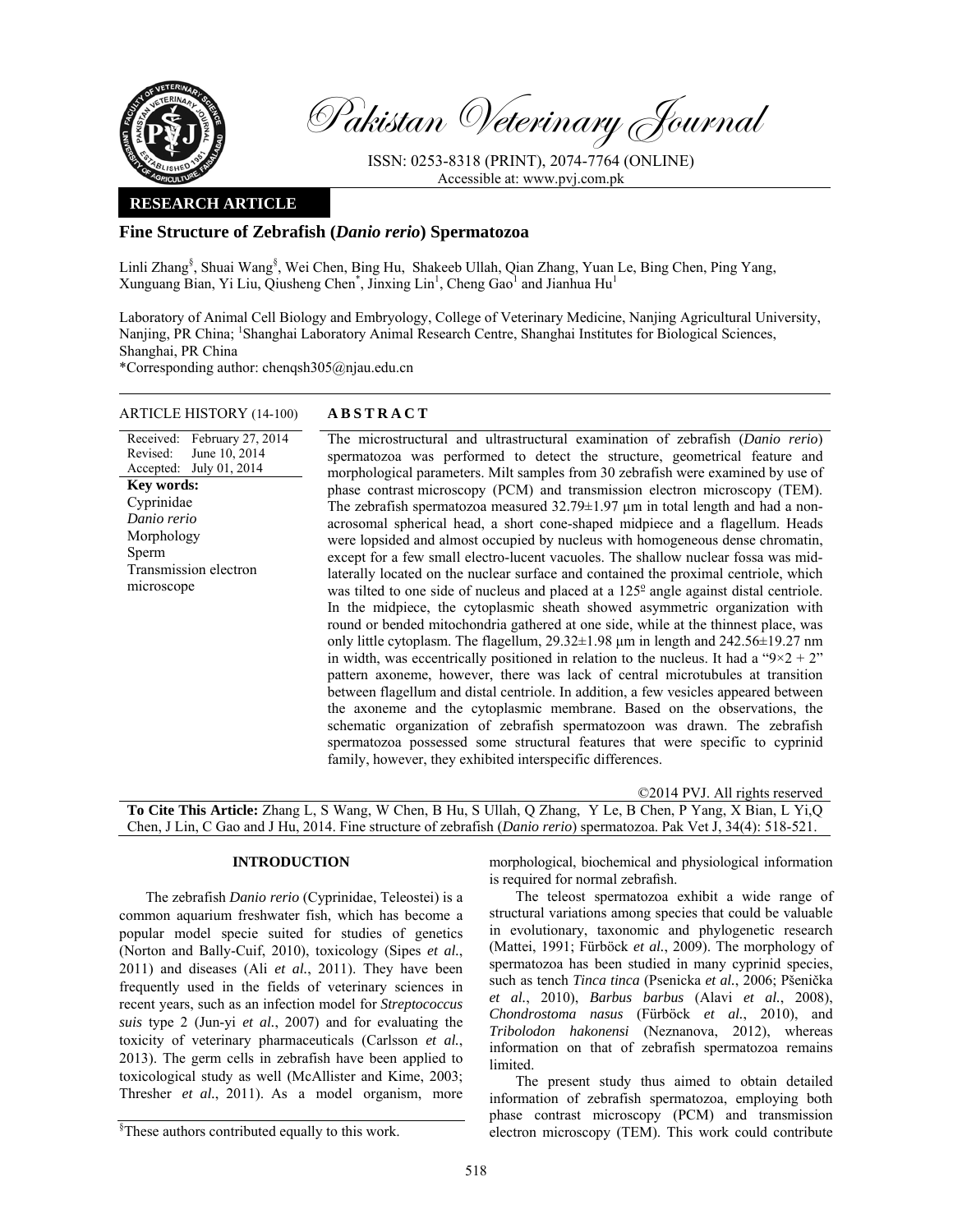in knowledge about reproductive biology of the zebrafish as tools for phylogenetic research, as well as providing a normal morphological data for evaluation of sperm quality in sperm cryopreservation and toxicological studies.

#### **MATERIALS AND METHODS**

Sexually mature *D. rerio* males were reared under controlled photoperiod (daily range: 14 h:10 h LD; temperature, 28-30°C and pH, 7.0-7.8) with recirculation aquaculture system at Shanghai laboratory animal research center. A total number of 30 *D. rerio* males, separated from females for seven days, were anesthetized with MS222 (90 mg/l) on the same day. About 3µl milt was collected from each male. It was then pooled and fixed in 2.5% glutaraldehyde in phosphate buffered saline (PBS; 4ºC, pH 7.4, 0.1 M) for 1h. For PCM, samples were dropped on glass slides and examined under an Olympus BX53 microscope. For TEM, samples were concentrated by centrifugation and then postfixed in 1% osmium tetroxide in the same buffer for 1 h. After double fixation, samples were dehydrated and embedded in Epon 812. The blocks were ultrathin sectioned (50 nm), and then these sections were mounted on Formvar-coated grids, stained with uranyl acetate and lead citrate and examined in a HITACHI H-7650 transmission electron microscope. The morphometric parameters were measured from at least 30 randomly chosen spermatozoa.

#### **RESULTS**

The spermatozoon of zebrafish had a total length of 32.79±1.97 µm (in the 24.56-37.49 µm range), were shaped like a golf club and differentiated into a lopsided non-acrosomal spherical head, a short cone-shaped midpiece and an eccentric tail (Figs. 1a-b, 2a). According to these observations, the schematic organization of spermatozoa and corresponding transversal sections are shown in Fig. 4.

As seen in ultrathin sections with TEM, the heads were occupied almost by nucleus, which contained homogeneous dense chromatin, except for some small electron-lucent vacuoles (Figs. 2c, 4a). A shallow nuclear fossa, arising from inward depression of nuclear membrane, was mid-laterally situated on nucleus surface, containing part of centrioles (Figs. 2b, 4b-c). The proximal centriole was tilted to one side of nucleus (Fig.  $\overline{4}$ b) and arranged at an angle of 125 $\degree$  against distal centriole (Fig. 2b). The distal centriole was almost tangent to the nucleus and acted as a basal body.

The midpiece was connected with the posterior end of nucleus. The cytoplasmic membrane invagination between the flagellum and the cytoplasm created a channel (Figs. 3a-b), which was narrow and deep, ending with the terminal of distal centriole (Figs. 2c, 3a-b). The cytoplasm around the cytoplasmic channel formed cytoplasmic sheath and surrounded the initial segment of flagellum. The cytoplasmic sheath was asymmetric, thick at one side of flagellum while thin at the opposite side, left only a little cytoplasm at the thinnest part (Figs. 3b, 4f). The cytoplasmic sheath housed 2-6 round or bended mitochondria, having 270.27±49.36 nm length in minor axis (205.7-378.9 nm range), concentrated at one side



**Fig. 1:** Zebrafish spermatozoa (PCM) showing (a) Spermatozoa in the shape of a golf club, (b) Spermatozoon consisted of a spherical head (H), a midpiece (M) and a tail (T). Scale bar: a: 20µm; b: 10 µm.



**Fig. 2:** Zebrafish spermatozoa (TEM) showing: (a) Longitudinal section through centrioles and flagellum, (b) The proximal centriole arranged at an angle about 125° against the distal centriole, (c) Head with nuclear vacuoles and (d) Axoneme without central microtubules between distal centriole and flagellum. CC: cytoplasmic channel; CE: cytoplasmic membrane; CS: cytoplasmic sheath; double arrow: nuclear membrane; DC: distal centriole; F: flagellum; N: Nucleus; NV, nuclear vacuoles; Mi: mitochondria; PC: proximal centriole. Scale bar: c:1µm; a, b:600nm; d: 200nm.



**Fig. 3:** Midpiece and flagellum of zebrafish spermatozoa (TEM) showing: (a) Midpiece with few mitochondria in asymmetric cytoplasmic sheath, (b) The cytoplasmic sheath with double layer inner membrane (arrow), and the bended mitochondria at one side, (c) A small amount of vesicles between mitochondria, (d) Axoneme in  $9\times2 + 2$  pattern with both dynein arms. CC: cytoplasmic channel; CDM: central doublet of microtubules; CV: cytoplasmic vesicles; DA: dynein arms; double arrow: double layer membrane; F: flagellum; Mi: mitochondria; PDM: peripheral doublets of microtubules; V: vesicles. Scale bar: a: 600nm; b: 300nm; c: 400nm; d: 60nm.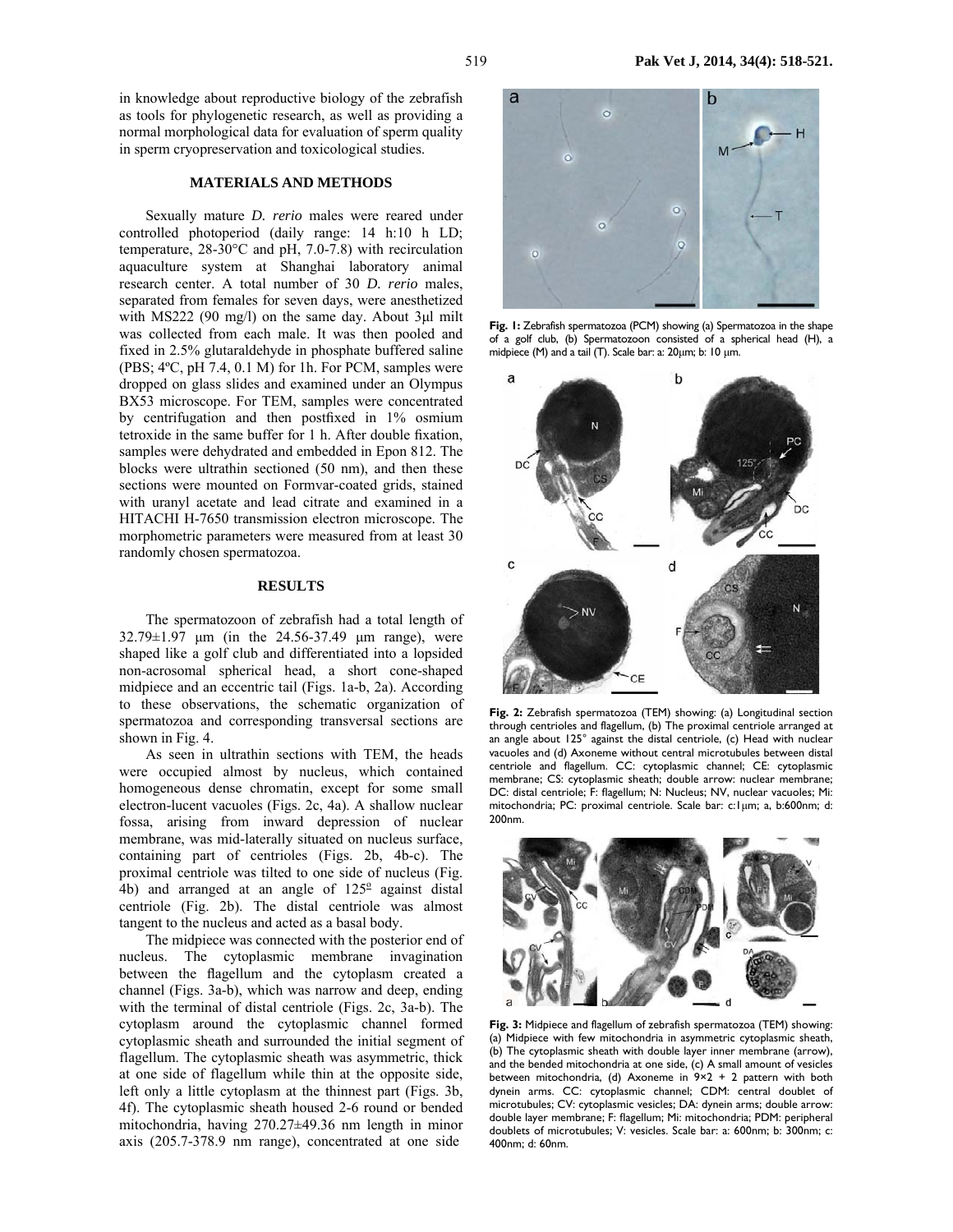

**Fig. 4:** Schematic organization of zebrafish spermatozoa (left) and corresponding cross section with TEM (right) showing: (a) small nuclear vacuoles in nucleus (arrow), (b) The lopsided proximal centriole (arrow), (c) Cross section through proximal centriole (arrow), (d) Cytoplasmic sheath and flagellum laterally located, (e) The bended mitochondria (arrow) at one side, (f-g) Flagellum with vesicles and (h-i) The distal flagellum with scattered dispersing singlets microtubules. Scale bar: a-e: 500 nm; f-h: 100nm; i: 60nm.

(Figs. 3a-c, 4d-e). The membrane of the inner cytoplasmic sheath presented a double layer membrane (Fig. 3b). Besides, there were small amounts of moderate electron dense vesicles between mitochondria (Fig. 3c).

The flagellum,  $29.32 \pm 1.98$  µm long (in the 22.58-34.45 µm range) and 242.56±19.27 nm wide (in the 192.2-298.0 nm range), consisting of the axoneme enclosed by the plasma membrane (Fig. 3d). Several big and small cytoplasmic vesicles between the axoneme and the cytoplasmic membrane emerged at one side of flagellum or encircling the axoneme (Figs. 3a-b, 4f, g). The axoneme had a width of 192.48±12.67 nm (in the 170.11-211.05 nm range), showing a typical " $9 \times 2 + 2$ " pattern with two dynein arms and without intratubular differentiations (Fig. 3d). While at transition between flagellum and distal centriole, there was absent of central microtubules in " $9 \times 2 + 0$ " pattern (Fig. 2c). At the end of flagellum, doublets dispersed into singlet microtubules (Fig. 4h), and gradually reduced in number to six or even less (Fig. 4i).

### **DISCUSSION**

The absence of acrosome is a common feature of the spermatozoa in fishes with external fertilization (Mattei, 1991), excepted for few species, such as sturgeons (Psenicka *et al.*, 2007). Correspondingly, the micropyle is present on the egg for penetration of spermatozoon (Amanze and Iyengar, 1990). The configuration of zebrafish spermatozoa were similar to those of aquasperms of external fertilizing fishes (Mattei, 1991). However, in this study they were found sharing some characteristics with cyprinid spermatozoa, and exhibited interspecific differences with them.

This study demonstrated that the zebrafish spermatozoa had an asymmetric shape because of the lateral location of nuclear fossa, leading to the head being lopsided and the flagellum inserted eccentrically. The ancestral spermatozoa of the Neopterygii possess a concavity at the base of rounded nucleus where the centrioles are situated (Mattei, 1991). Different from ancestral mode of Neopterygii, the concavity of cyprinid and esocid spermatozoa was lateral (Mattei, 1991; Fürböck *et al.*, 2009), as in *Rutilus meidingerii* spermatozoon (Fürböck *et al.*, 2010), which emerged as nuclear fossa on the caudo-lateral region of the nucleus. In the present study, the nuclear fossa was detected being located medio-laterally on the nucleus. Furthermore, centrioles were positioned at 125° angle to each other. It has been observed that the diverse arrangements of centrioles existed in cyprinid spermatozoa, e.g. perpendicular in *Labeo victorianus* (Rutaisire *et al.*, 2006), 110° in *Rutilus meidingeii*, 125° in *C. nasus* (Fürböck *et al.*, 2010) and 140° tench in *T. tinca*  (Psenicka *et al.*, 2006). This geometric diversity of spermatozoa structure may lead to different beating pattern of the flagellum among species, and affect the movement of spermatozoa during fertilization.

The chromatin in the nucleus of teleostean spermatozoa showed diverse condensed states. In *Brycon*, chromatin appeared as filamentous clusters, while in *Salminus*, the chromatin occured as thick fibres (Veríssimo-Silveira *et al.*, 2006). In zebrafish, the chromatin was detected slightly granular with few electron-lucent vacuoles, which is consistent with some cyprinid species as *B. barbus* (Alavi *et al.*, 2008) and *C. nasus* (Psenicka *et al.*, 2006), as well as in species of other families, e.g. *Gadus morhu* (Rebours and Ottesen, 2013) and *Lagodon rhomboids* (Gwo *et al.*, 2005). Chen (2000) suggested that nuclear vacuoles of spermatozoa probably functioned as reducing mechanical stress during vigorous movements at the time of fertilization. In contrast, Fürböck *et al.* (2009) reported no vacuoles existed in four subfamilies of Cyprinidae, which implied that the nuclear vacuoles of spermatozoa had a real difference among cyprinid species.

Unlike spermatozoa, species with external fertilization having a developed midpiece, as spermatozoa of American black bears with spiral mitochondria around the axoneme (Brito *et al.*, 2010) and turtle spermatozoa with spherical mitochondria containing concentric laminated membranes (Hess *et al.*, 1991; Bian *et al.*, 2013), the gametes of fishes with external fertilization have an underdeveloped midpiece. As seen in this study, only a few mitochondria lied in the cytoplasmic sheath of zebrafish spermatozoa. In cyprinid spermatozoa, two kinds of mitochondrial arrangement, concentrated at one side and irregularly distributed, have been reported by Fürböck *et al.* (2009). The distribution of mitochondria in zebrafish spermatozoa could be regarded as the latter mode.

The primitive spermatozoa of teleosts evolved along different lines, forming diverse flagellar apparatus, as biflagellate in *Cichlasoma dimerus* (Vázquez *et al.*, 2012), " $9 + 0$ " structure of axoneme without central microtubules and external arms in *Conger myriaster* (Okamura and Motonobu, 1999), and the intratubular differentiations in *Spratelloides gracilis* (Gwo *et al.*, 2006). The zebrafish spermatozoa demonstrated "9×2 + 2" pattern of axoneme with both dynein arms, while at the transition between flagellum and centrioles, there was absence of central microtubules as other cyprinid species (Fürböck *et al.*, 2009). In addition, no lateral fins or ridges were found on the flagellum, while cytoplasmic vesicles were as frequently observed as in some cyprinid fishes, such as *T.*